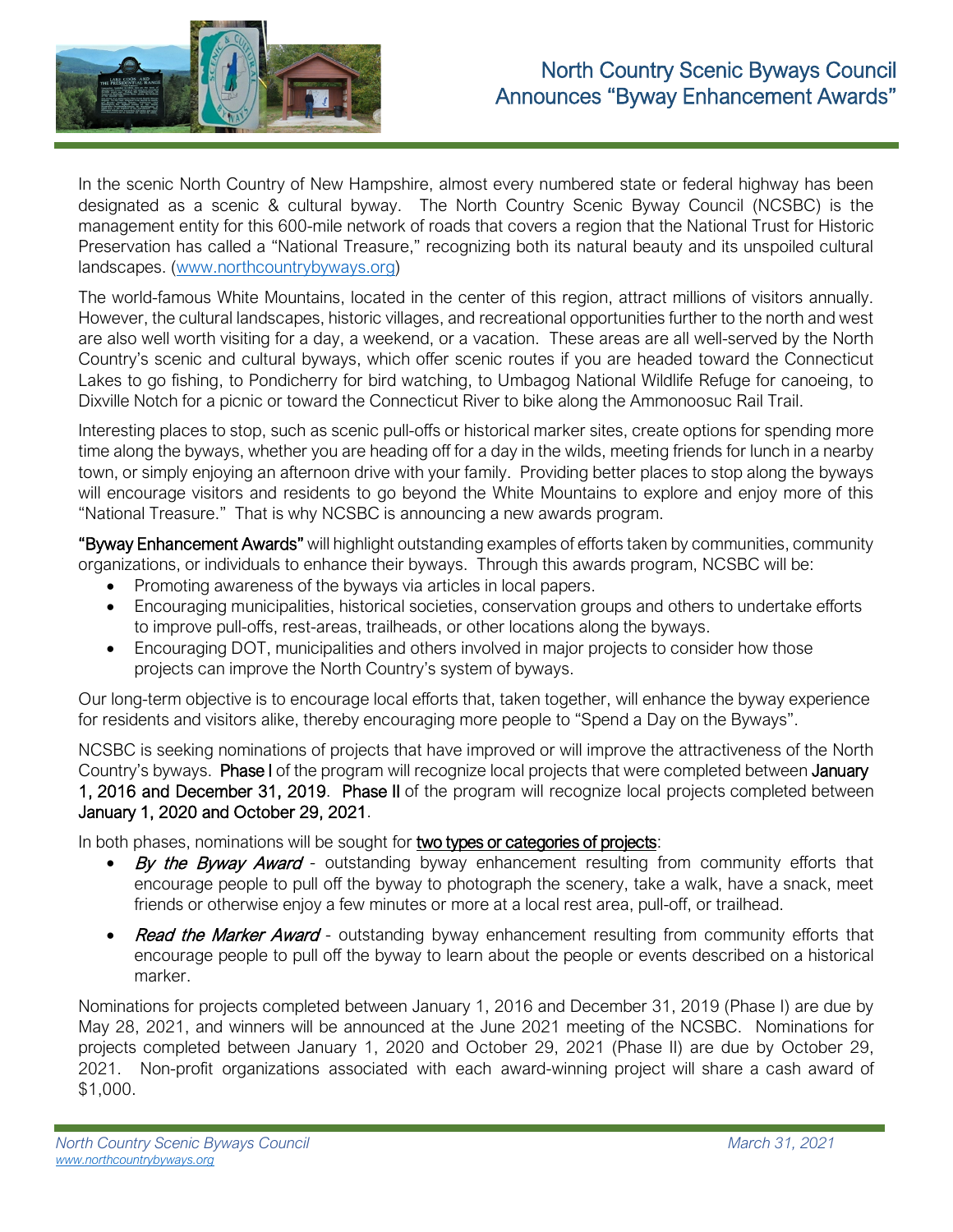NCSBC has established an Awards Committee to manage the process of seeking nominations, evaluating submissions, and selecting award winners. Nomination forms and the criteria to be used in selecting award winners will be available on-line on North Country Council Scenic Byways website. *[\(www.northcountrybyways.org\)](http://www.northcountrybyways.org/)*

Members of the Awards Committee include:

- Carl Martland, Chair NCSBC
- Dick Mallion, Chief Steward NCSBC
- Michael Bruno, author of "Cruising New Hampshire: A Guide to New Hampshire's Roadside Historical Markers"

Eligible projects include any community efforts to improve a site located along or very close to one of the North Country's scenic & cultural byways. Applications should be submitted by individuals, organizations, or municipalities that were involved in the project.

Applications should demonstrate:

- Describe the efforts taken to enhance the site.
- Identify the groups or individuals involved.
- Provide photographs of the site and a map detailing the location.
- Identify one or more charitable or non-profit organizations that would share the cash award.

To qualify for an award, there must be safe access from the highway to a formal (paved or unpaved) parking area for the site when the project is completed. The site must provide multiple amenities that will attract visitors, including but not limited to scenic views, a historical marker, access to a local walk, information kiosks, or places to sit for a while or have lunch.

Projects will be evaluated by the Awards Committee based upon the following criteria:

- Visitor Attractions: amenities available at the site.
- Nature of Enhancements: efforts taken to improve the safety or quality of the site.
- Community Involvement: extent of community involvement in initiating and completing the project.
- Use of the Site: ways that the site can be used by residents, visitors, tourists, or other travelers.

## **Examples of modest investments that enhance the byway experience.**



This historical marker for Lake Coos and the Presidential Range has safe access from US 2, formal parking, landscaping and outstanding views. Unfortunately, not all historical markers have safe access, adequate parking, and multiple reasons to pull off the byway.



The pull-off at the intersection of NH 16 and NH 26 in Errol has ample parking, an information kiosk, access to the Androscoggin River, and a trail that extends along the river. It is an interesting spot to stop, take a short walk, take a look at a map of the area, or have a lunch by the river.

For more information and to submit your nomination, please contact Katie Lamb, Transportation Planner at North Country Council through email at [klamb@nccouncil.org.](mailto:klamb@nccouncil.org)